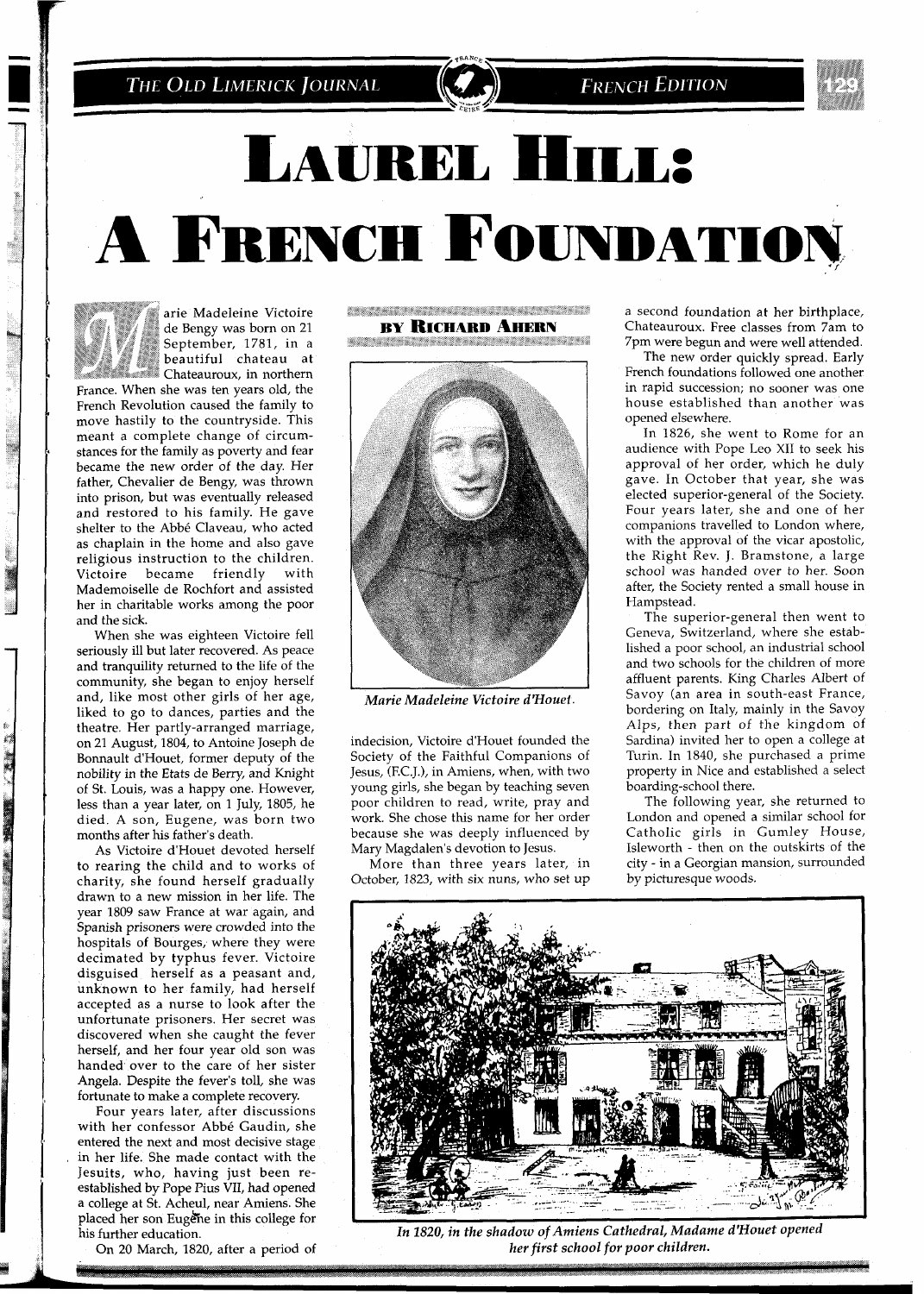THE OLD LIMERICK JOURNAL

## **FRENCH EDITION**



In 1842, the parish priest of Oughterard, Co.Galway, Dr. Kirwan, visited London and was impressed by the nuns and their school. He pointed out that a school at Oughterard would serve the dual purpose of providing an Irish novitiate for the order and a school for local children. Victoire d'Houet readily agreed to bring the order to Ireland. The convent and novitiate at Oughterard were blessed by the Bishop of Galway, assisted by forty of his priests, on 2nd February, 1843.

On 20 March, 1844 Miss Mary Anne Connolly of Limerick, accompanied by her mother and Father William Bourke, (later to be administrator of St. John's Cathedral, Limerick,) presented herself at the novitiate at Oughterard. Fr. Bourke, who had heard much about the F.C.J.s from his friend, Brother Patrick Walsh, superior of the Christian Brothers' Schools, St. Michael's Place, Sexton

*Laurel Hill Convent, completed in 1846.* 

Street, Limerick, urged Victoire d'Houet who received them herself - to set up a foundation in Limerick. Br. Walsh had already formed a friendship with the superior-general and her community when he was stationed in Wapping, London, some years earlier.

Limerick, at this period, was a place of high unemployment with the conditions of the working classes so extremely abject, that in a petition to parliament in favour of the Dublin and Cashel (Great Southern and Western) Railway, the Corporation claimed that there was more wretchedness among the poor of Limerick than among those of any other town of equal population in Ireland; that this arose from want of regular employment and that there were 1215 tradesmen (only 407 in regular employment) and 5000 labourers equally destitute.

On the other hand, despite this high

unemployment, there was considerable building activity in the city, and the new Potato Market of the Long Dock, next to Matthew Bridge, had just been constructed at a cost of £1,200. The building of Newtown Pery was continuing at a brisk rate. The Pery Square housing development was also being built as was St. Michael's Church, on the southern end of the Square. St. John's Church in John's Square was being re-constructed. Negotiations were in progress for the purchase of the Commercial Buildings, Rutland Street, by the Corporation for use as a Town Hall.

his nun1

the follo that Day pro wel wei Sist Nu, Mej

Fr. B distat Mr. a Mary  $in$   $O<sub>1</sub>$  $F<sub>1</sub>$ time Lime was fore attity for 1 who expo

> **forj**  wh mq **1**

> > As coi 9, th A٤  $\overline{\mathbf{M}}$

> > > $18$  $\mathbf{a}$ th th th  $\frac{n}{A}$ tŔ

This, then, was part of the social and economic background of the Limerick to which Victoire d'Houet and her companion, Mere Julie Guillemet, came on 5 September, 1844. Having alighted from one of Bianconi's coaches, they were met at the Royal George Hotel, George's (now O'Connell) Street, by Br. Walsh and



*The Junior Drill Form at Laurel Hill, circa 1930.*